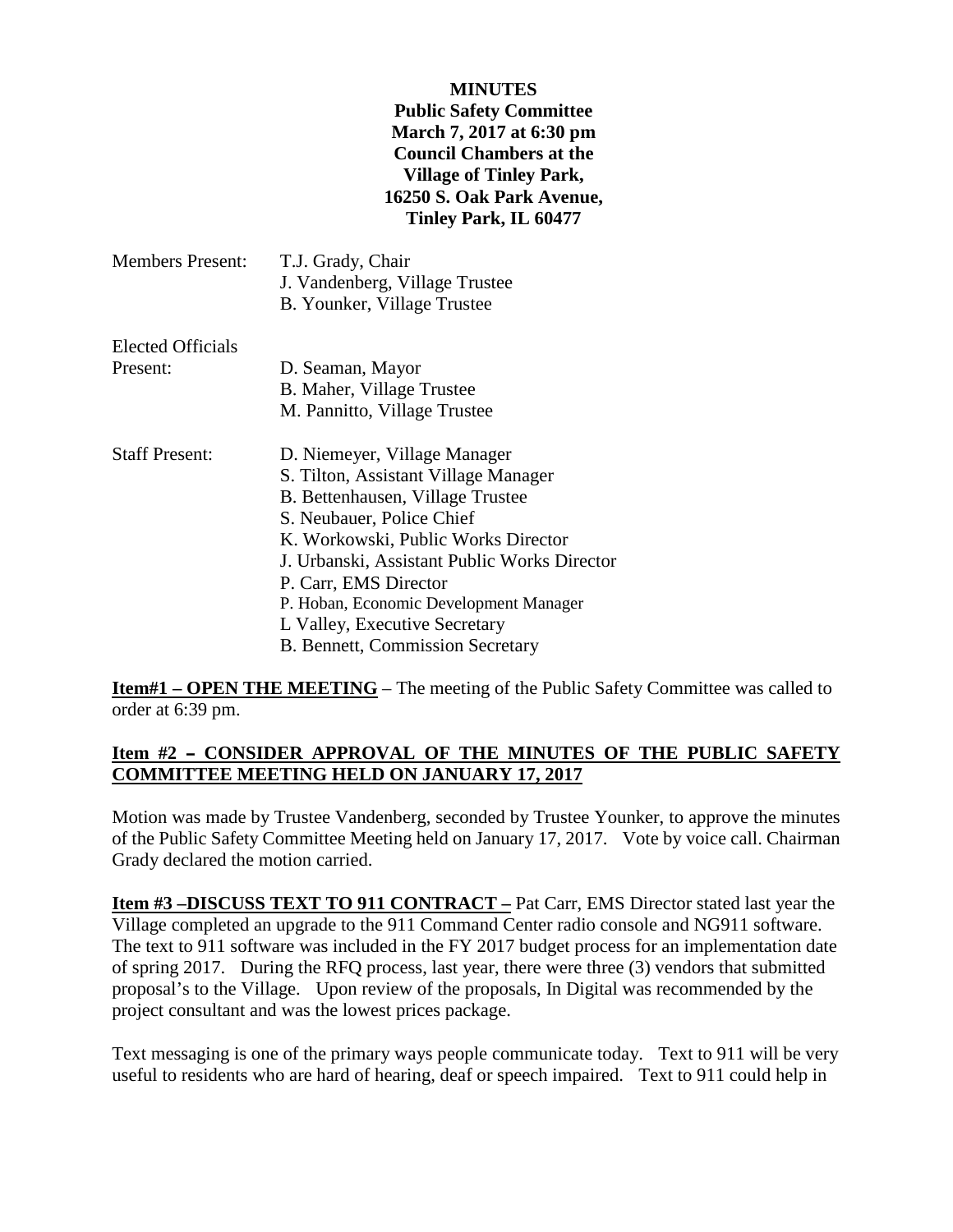situations when a crime is in progress, or when the caller injured and cannot speak or is facing domestic abuse.

| <b>Amount under Budget -</b> | \$4,582.80  |
|------------------------------|-------------|
| Vendor Price -               | \$38,617.20 |
| Budget FY 2017 amount -      | \$43,200.00 |

Motion was made by Trustee Younker, seconded by Trustee Vandenberg to recommend approval of agreement with In Digital for Text to 911 Software. Vote by voice. Chairman Grady declared the motion carried.

# **Item #4 – DISCUSS AMENDMENT TO FIRE TRAINING TOWER CELL LEASE**

**AGREEMENT-** Steve Tilton, Assistant Village Manager stated since 1998, the Village has leased ground space at the Village's fire training tower for the purposes of a third party provider installing and maintaining a cellular tower. Recently Verizon wireless expressed interest in leasing antenna space at the fire training tower site. While there is adequate antenna space on the cellular tower, there is currently not enough available ground space for Verizon to install the equipment necessary for its cellular antenna. As such, if Verizon is to move forward with an antenna installation, the Village will need to amend its lease to allow for additional ground space area.

The site plan for the proposed lease amendment was discussed at the January 5, 2017 Plan Commission meeting and recommended for approval. One condition that the Plan Commission places on their recommendation was that the lease agreement contains language that requires a bi-annual inspection of the property to help ensure that the site is in conformance with Village code. This language has been included in the proposed lease amendment.

There is also new contract language that would allow the Village the right to relocate the tower to alternative location. This language will be important for the Village should any major development occur in the future at the former State Mental Health Center Property that would require relocation or elimination of the current fire training tower site.

Trustee Pannitto asked who would pay for the relocation and how much would it cost. Mr. Tilton stated that would be at the Village's expense and he is not sure what the cost would be at this time.

Trustee Pannitto stated he is not comfortable moving forward with this until we have an idea what a relocation would cost. Mr. Tilton stated he would get the answer by the next meeting. This is on the agenda at tonight's Board meeting only for  $1<sup>st</sup>$  reading.

Motion was made Trustee Younker, seconded by Trustee Vandenberg to recommend the Board approve the proposed lease amendment for the Fire Training Tower Cell Lease. Vote by voice. Chairman Grady declared the motion carried.

## **Item #5- RECEIVE COMMENTS FROM THE PUBLIC –**

Resident 1 – wanted to thank Trustee Pannitto for asking the question about the cost of relocating the Cell Tower.